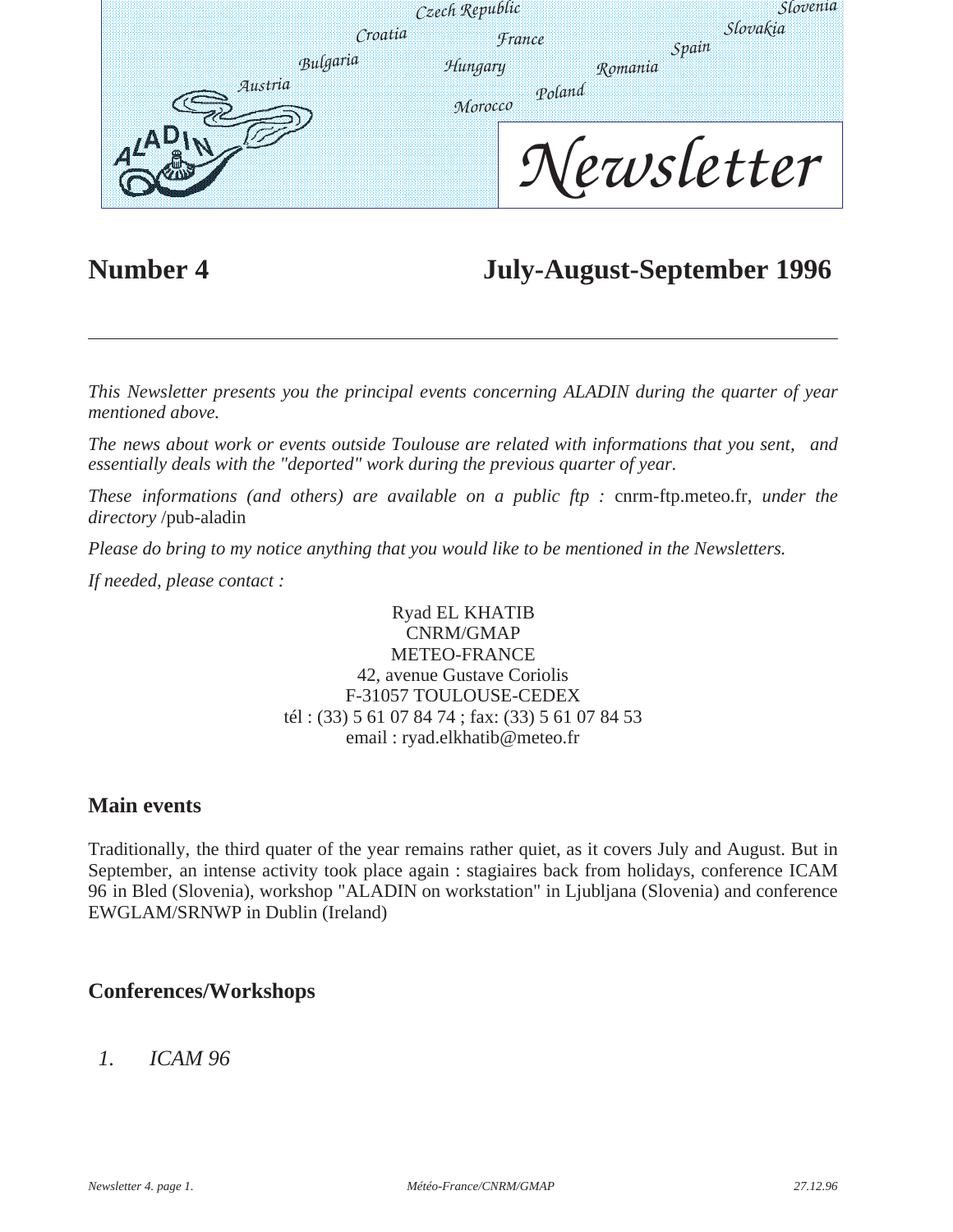The 24th International Conference on Alpine Meteorology took place in 1996 in Bled (9th to 13th September, Slovenia). The ALADIN team was well represented, with 7 contributions, including the invited lecture of J.-F. Geleyn. The other speakers were D. Banciu, N. Brzovic (twice), G. Gregoric, J. Hoffman, M. Zagar. For more information about this conference, please ask the speakers or have a look on the proceedings published by the Hydrometeorological Institute of Slovenia which organised ICAM96.

#### *2. Workshop "ALADIN on workstation"*

In the continuity of ICAM96, a workshop about the use of ALADIN on workstation took place in Ljubljana. About 30 people attended the lectures prepared for the workshop, including generalities about ALADIN, technical developments and adaptations, visualisation tools, scientific studies and finally a presentation of the use of NWP winds as forcing to the Adriatic Sea in Bora cases by Pr. Orlic from Zagreb. The workshop ended with a round table on future activities concerning the workstation version of ALADIN.

This round table led to the following conclusions and actions :

CONCLUSIONS:

1. The organization of such a workshop is very important for those working on the workstation version of ALADIN.

2. The participations on the workshop should be open any interested people around ALADIN and as well outside the LACE community.

3. It is crucial to investigate the proper ratio between the resolution of the coupling model and the coupled one for the full understanding of the limits of application of the workstation version of ALADIN.

4. A reference version is needed for the workstation versions of ALADIN. Ideally it should be very near to the CRAY version.

5. More coordination is needed between the different groups working on the workstation version.

6. A better exchange of information is necessary.

7. It is encouraged to install a workstation for the workstation version of ALADIN in the telecommunication center of RC LACE (Vienna) for post-processing purposes.

8. Deeper scientific work can start on the workstation version after the final establishment of the proper technical conditions.

ACTIONS:

1. Compilation of the proceedings of the workshop.

2. Compilation of modifications needed for the application of workstation version for DEC and SUN platforms. This is needed for the creation of the reference version.

3. Based on the list of point 1., the estimation of time and manpower needed for the creation of the reference version in Toulouse.

4. Proposition for the responsibilities of the coordination group around the workstation version.

5. Collection of the information around the works performed on the workstation version for inclusion to the ALADIN Newsletter.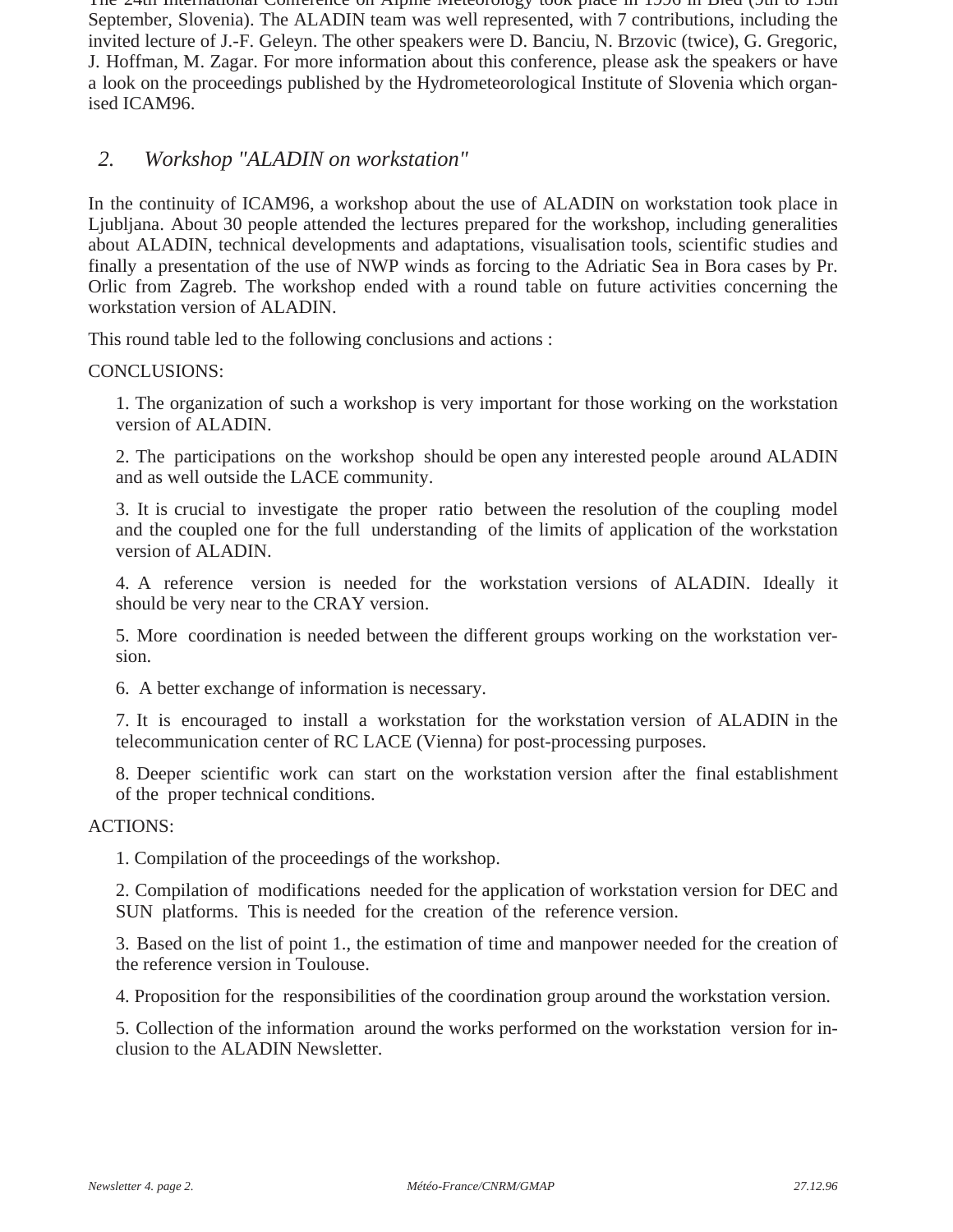6. Working starting on the determination of the acceptable ratio between the coupling model and the coupled one.

More details about the workshop can be found in the proceedings collected by our Slovenian colleagues and distributed to the participants.

#### *3. Conference EWGLAM/SRNWP*

The traditional EWGLAM meeting was organised in 1996 in Dublin by Met Eireann. As usually, we could listen to national presentations, scientific ones and presentations from the main LAM groups in Europe (five presentations in 1996 instead of four in 1995 : HIRLAM, UKMO, DWD/SMS, ALADIN and LACE as newcomer). For more information about this conference, you can refer to the proceedings which should be available in early January 1997.

#### **Money Funding asked for some cooperations based on the ALADIN project**

*1. INCO-COPERNICUS keep-in-touch, so-called ''ALADIN-KIT''*

The proposal has been well evaluated and we are in the process to a final acceptance by the end of 1996.

- *2. ''Réseau Formation Recherche'' : PhD Studies*
- Mihaela CAIAN has continued the redaction of her thesis : "Maille variable ou domaine limité : quelle solution choisir pour la prévision à échelle fine ?" . Unfortunately, the defence had to be postponed from September, 27th to November, 23rd of 1996.
- Doina BANCIU has started her study about physical parameterisations : behavior at high resolution and tuning.
- Filip VANA has also started his study about kinetic energy spectrum in a semi-Lagrangian model.
- Marta JANISKOVA is continuing her work on a simplifed and differentiable physical package.

#### *3. Embassies support*

Fundings from the Ministery of Foreign Affairs have been made available late in 1996. This is the reason why a large number of visitors were expected during the last four months of 1996, and the first quarter of 1997. Countries benefiting currently from this type of fundings are : Bulgaria, Czech Republic, Hungary, Poland, Romania, Slovakia and Slovenia.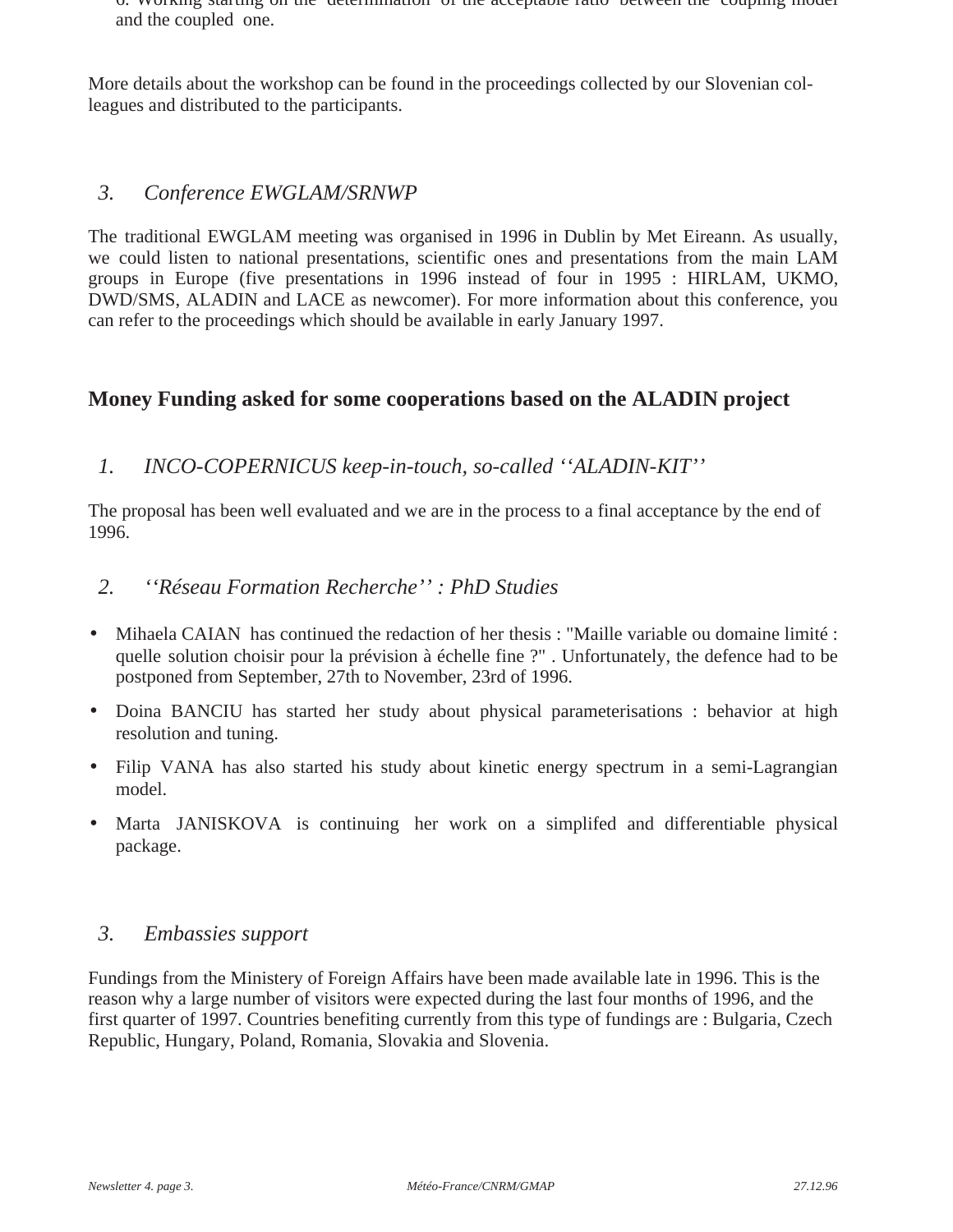### **The (pre-) operational ALADIN models on big computers**

#### *1. Pre-Operational test on ALADIN-FRANCE in Météo-France*

The pre-operational phase of ALADIN-FRANCE is running well. The french forecasters have now the results available on the "SYNERGIE" system.

#### *2. Pre-Operational AL BACHIR suite in Maroc-Météo*

The pre-operationnal suite "Al Bachir" has started in March, with the characteristics that have been described int the previous newsletter (number 3).

#### *3. Pre-Operational ALADIN-LACE in Météo-France*

ALADIN-LACE has been successfully implemented on the machine J916 in Toulouse. It is now running daily, since July 1st.

#### *3.1 Changes in the Operational Suite :*

Since September 23rd, 1996 at 12 UTC, the library used has included spectral packing for ALA-DIN history files : an essential point for an economic transfer of history files to Vienna (for archiving purposes), and also for an economic transfer of coupling files to Romania and Slovenia (for the workstation versions). Before, a parallel suite had been run : it showed that no degradation of the scores could be noticed.

In parallel, the export of the model raw data from Cray binary format to IEEE big-endian binary format was prepared and raw data are ready for transmission to RC-LACE TelArc Centre in this format. However RC-LACE TelArc Centre is not yet ready to receive and archive raw data, and the transmission to Vienna is not executed.

#### *3.2 Archiving :*

Raw ALADIN/LACE data are archived on research accounts of Toulouse Team personnel. This situation will last until RC-LACE TelArc Centre is ready to archive raw data (expected in the beginning of 1997). Because of the non-homogenity of the archive in the first 8 days of July 1996, and because of a mistake ( no archive of the fluxes in July 1996 and in the first half of August 1996), the Toulouse Team has rerun the model for this period (from 1st July 1996 12 UTC to 19th August 1996 00 UTC).

#### *3.3 Control and Monitoring :*

Scripts for verifications against observations have been developped. They use the new verification software VERIFPACK. This software is based on the observation control part of CANARI, the analysis code operational in Meteo-France. Developed by the control and monitoring team of Meteo-France, it will be from now onwards the tool used by the ALADIN team, instead of the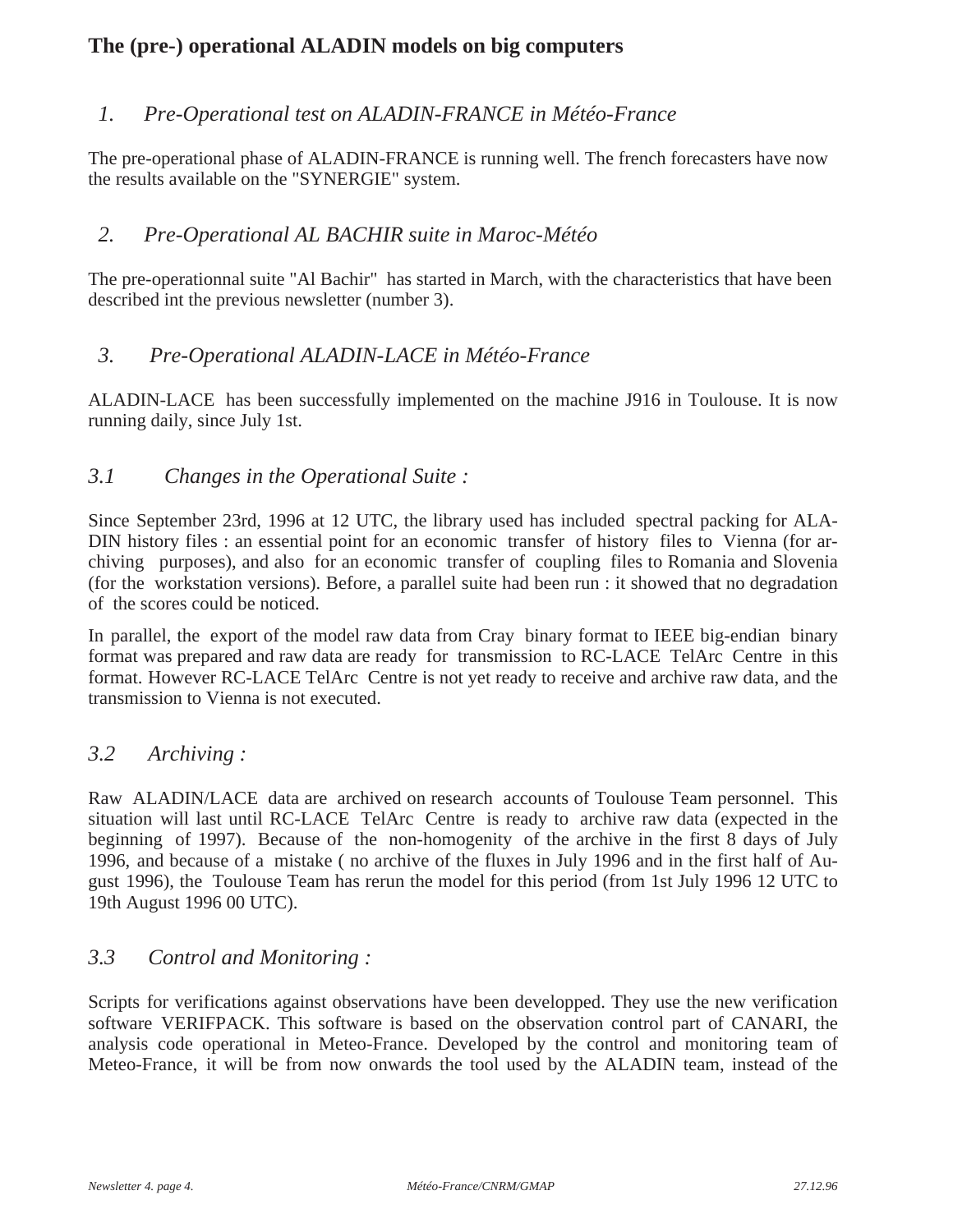previous one called VERAL (by Doina Banciu), the spirit of which it took for the general structure and data flow.

The verification of ALADIN/LACE operational forecast is executed as a part of the suite since the end of August 1996. Verification of August 1996 forecasts has been done manually . Verification of July 1996 is missing (the verification tool was not yet available). In the verification procedure some mistakes and insufficiencies have been pointed out and fixed. Fortunately these mistakes were present mostly in the graphic presentation of the scores and not in their computation, so the evaluation of results of parallel suites run in summer remains correct. The verification procedure will be maintained by the Toulouse Team. The same verification procedure will be used also for research on the ALADIN project.

New graphical visualisation softwares were written for plotting the behaviour of the bias and the standard deviation of the model and as well as like before some "pressure-time" contouring diagrams can be visualized.

The monitoring consists, first of all, in a daily control of the operational model, with messages in case of failures or delays. Also the transfer of the products to Vienna is monitored on regular basis. The ECMWF-Vienna line has been effectively upgraded on August 9th. Since this date, the products have been reaching Vienna at around 04 UTC and 16 UTC .

The consumption of CPU is also monitored.

#### *3.4 Parallel Testing Suite :*

ALADIN-LACE with a coupling frequency of three hours has been tested. This suite has been run during 10 days. The results are not very clear ; it seems that such coupling does not bring too much benefit into the model results, so some further investigations are needed on this topic.

#### *3.5 Developments :*

- A plan for "variational in ALADIN" has been prepared by LACE 's "scientific officer"; the preliminary task was to develop the tangent linear (TL) and adjoint (AD) versions of the newly rewritten spectral transforms in the code of ALADIN (to stick with the code of ARPEGE).
- Creation of "forecasted satellite images", computed from ALADIN, by adapting what has been previously developed for ARPEGE. Further work on a visualisation software usable at any other place than Toulouse should be investigated.

#### **The (pre-) operational ALADIN models on workstations**

#### *1. Pre-Operational suite in Romania*

The model ALADIN has been integrated on Romanian-Bulgarian area since April 1996.

During periods of time in May an June, pre-operational integrations have been done, and case studies have been investigated. Many problems have been solved late in the second quarter of the year.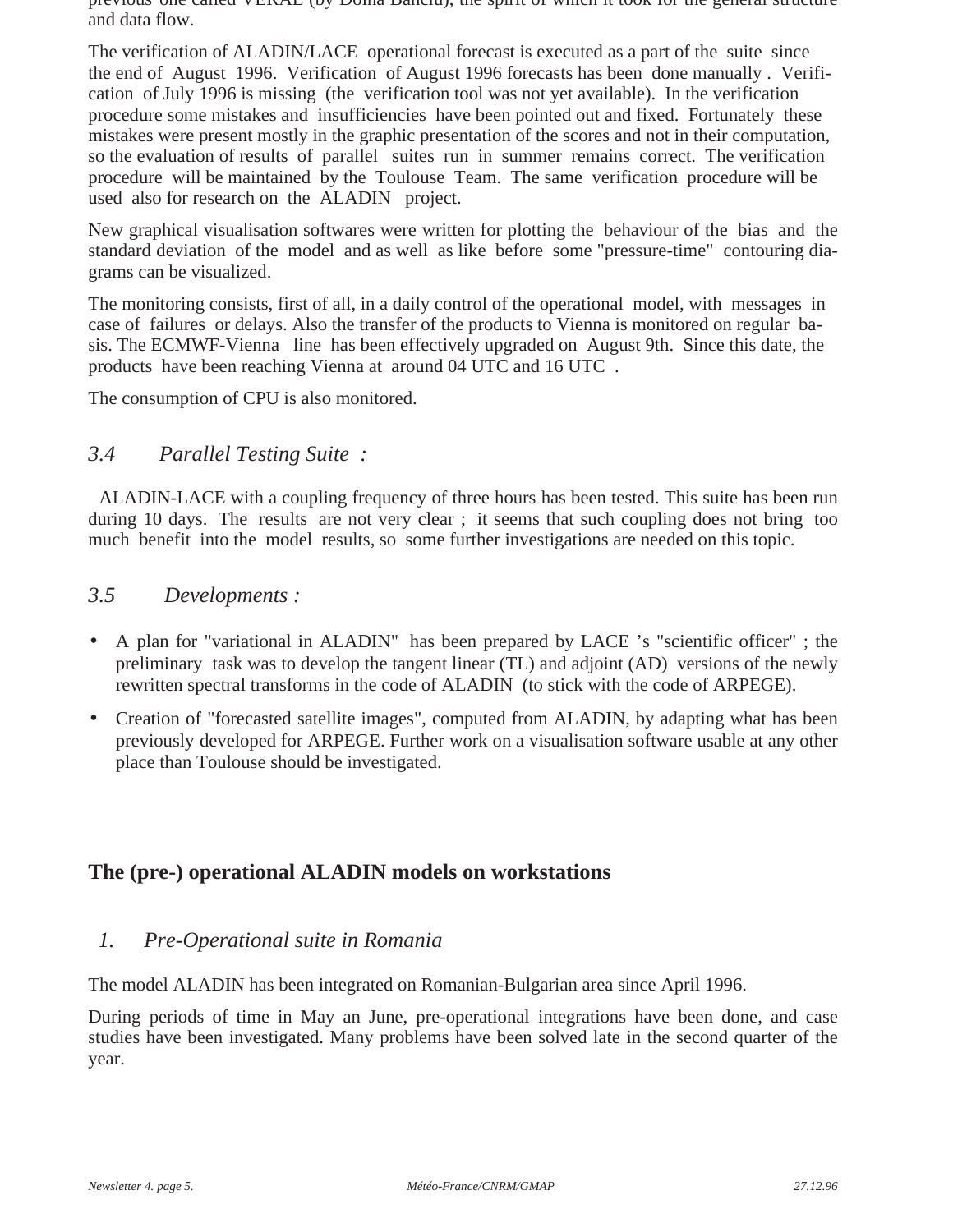During the third quarter, the system is intended to be pre-operational (daily run) and it should become fully operational during the last quarter of 1996.

#### *2. Activities concerning the workstation version of ALADIN in Slovenia*

ALADIN on WorkStation became a reality in Slovenia in August 1996, when the first successful run was made, two months after availability of the code. Transport of coupling files from Meteo-France on an operational basis via Internet was established. There were a lot of efforts dedicated to the visualization of ALADIN results : an interface between FA files and the interactive visualization system VIS5D was developed. Very first case studies about the behaviour of ALADIN on a relatively small domain were made. The first conclusion was that the workstation version could be useful for operational purposes.

#### **Deported developments during the second quarter of 1996**

#### *1. In Austria*

- evaluation of ALADIN forecasted precipitations and 2 meter temperature (H. Seidl, K. Von der Emde, G. Hermann, Y. Wang)
- Lectures of Zentralanstalt für Meteorologie und Geodynamik (ZAMG) at the ALADIN workshop in Bratislava, June 25-26 1996 :

 - "Current research using ALADIN data : pseudo water vapor imagery, test of a new humidity interpolation approach, Richardson number analysis" (A. Jann)

- "The operational use of of ALADIN products at ZAMG" (H. Gmoser)

 - "Verification of ALADIN data in comparison with ECMWF data and other products"(H. Seidl and K. Von der Emde)

#### *2. In Bulgaria*

• Preliminary work about verification of ALADIN precipitations and pseudo-TEMPs (P. Neytchev, N. Neykov, A. Bogachev, V. Spiridonov)

#### *3. In Croatia*

- HRID : 1-D analysis od stability laps rate routines, verification and documentation (D. Glasnovic) ; adaptation for ALADIN-LACE (N. Brzovic) ; extrapolation scheme (D. Klaric).
- Decoding and archiving : adaptation for ALADIN-LACE (N. Brzovic, I. Ihasz from Hungary)
- Visialisation : adaptation for ALADIN-LACE ; GRADS (J. Smitlehner)
- Forest Fire Protection Model : orography for raw data (I. Ihasz from Hungary) ; verification of surface data and orography (D. Klaric) ; comparison of surface data set : interpolated and raw (M. Mokoric).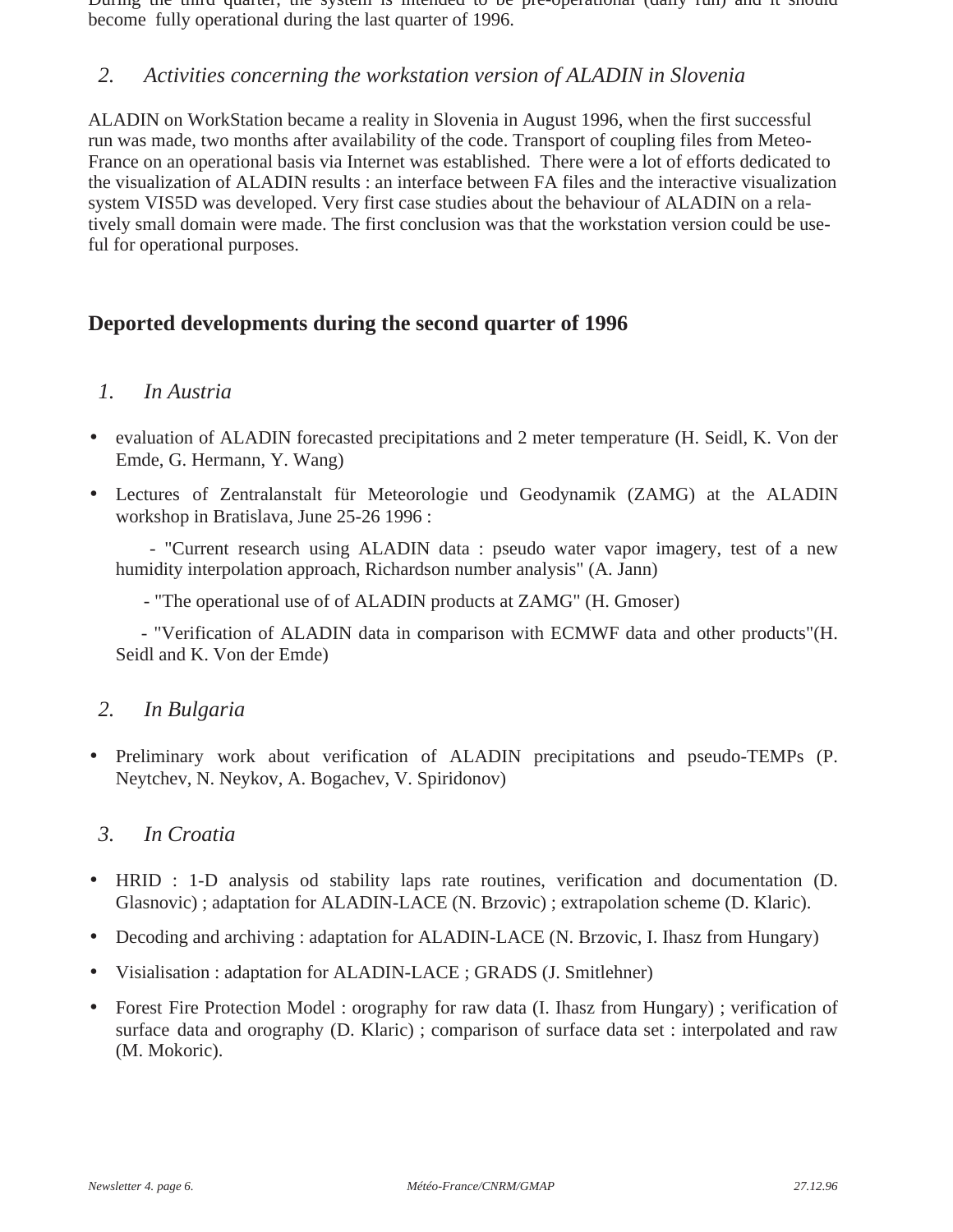#### *4. In Czech Republic*

- Visualisation of GRIBs (M. Janousek)
- processing and visualisation of TEMPs (J. Sokolova)
- Development of derived products from prognostic TEMPs (F. Vana)

#### *5. In Hungary*

- Duties as PSO of RC-LACE (A. Horanyi)
- preparation of receipt of new GRIB files coming from the new operational model in Toulouse from July 1st, at HMS : change of domain, extension of time range, change of the visualisation system, etc. Forwarding ALADIN information to Zagreb (I. Ihasz)

#### *6. In Morocco*

• Preparation of the operational suite with 16 km resolution ("ALBACHIR" forecasting suite)

#### *7. In Poland*

• Nothing this quarter

#### *8. In Romania*

- Implementation of the workstation version of ALADIN, and preparing the new operational numerical weather prediction system of romanian institute (D. Banciu, E. Cordoneanu, L. Dragulanescu, V. Ivanovici, M. Caian, C. Dutescu)
- Implementation and adaptation of HRID, and completion of documentation (D. Valianatos, C. Soci)

#### *9. In Spain*

• familiarization with data assimilation, and exploring the softwares of CANARI and FULLPOS (J. Calvo Sanchez and J. Orbe Zalba)

#### *10. In Slovakia*

- Visualization of fields (O. Spaniel, P. Wolek, M. Gera)
- Implementation of HRID for running on SUN HS21 (P. Wolek)
- Data collection (O. Spaniel, R. Zehnal)

#### *11. In Slovenia*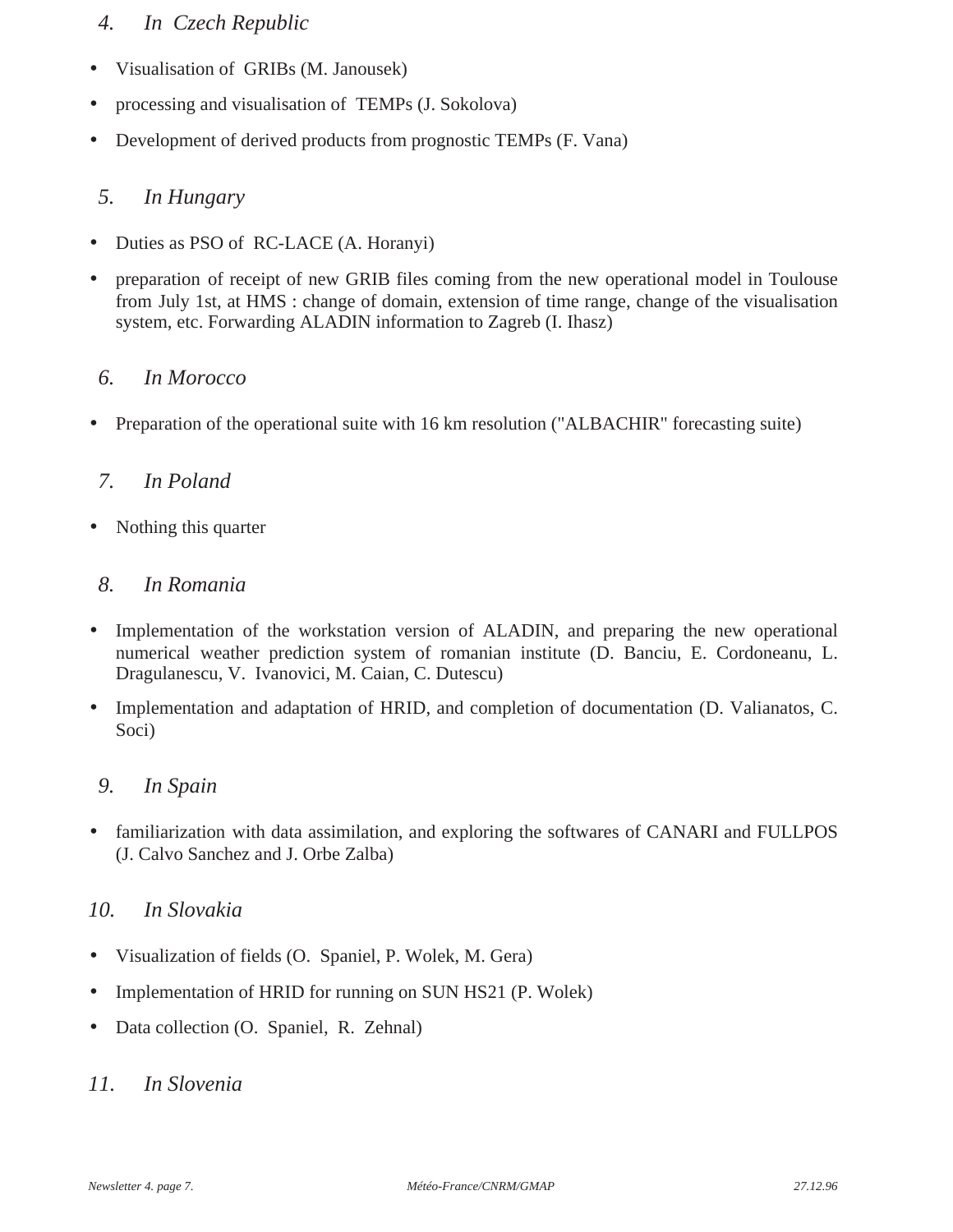- Visualization of fields by PAGB, Chagal (G. Gregoric, J. Jerman)
- HRID diagnosis on Pseudo TEMPs (N. Pristov)
- ALADIN versus workstation ( M. Zagar, J. Jerman)
- Data collection (M. Mencej)

#### *12. Deported work by Météo-France*

• Visit of P. Le Moigne in Ljubljana, in the framework of the cooperation between France and Slovenia.

#### **ALADIN developments in Toulouse**

#### *1. Scripts and libraries :*

- The effort to achieve the cycle 6 went on. But this operation is late regarding the initial planning.
- V. Saravane and J.-F. Estrade have progressed in the distributed memory version of the code, to prepare ALADIN for the incoming new generation of supercomputers.
- Workstation version : It has been tried to implement ALADIN on HP workstation. Unfortunately, this operation could not be achieved neither, because the fortran 90 compiler, in beta-version, is not reliable enough (I. Ihasz).

#### *2. Physics :*

- in the framework of the "RETIC" project, E. Bazile has studied the sensitivity of the convection scheme to the boundary conditions.
- Study of the pressure drag created by the Alps, and first tests in ALADIN of the pressure drag parameterization developed at ECMWF, and already adopted to ARPEGE inits operational version (G. Gregoric).
- D. Banciu (Romania) has started her study on the behaviour of physical parameterizations at high resolution.

#### *3. Analysis and assimilation :*

- Marta Janiskova (Slovakia) has progressed in her work on a simplifed and differentiable physical package. The parameterisation of convection is still to be done.
- Roger Randriamampianina (Hungary) has started a study of the impact of SATEM on 3D-Var analysis and forecasts.

#### *4. Dynamics :*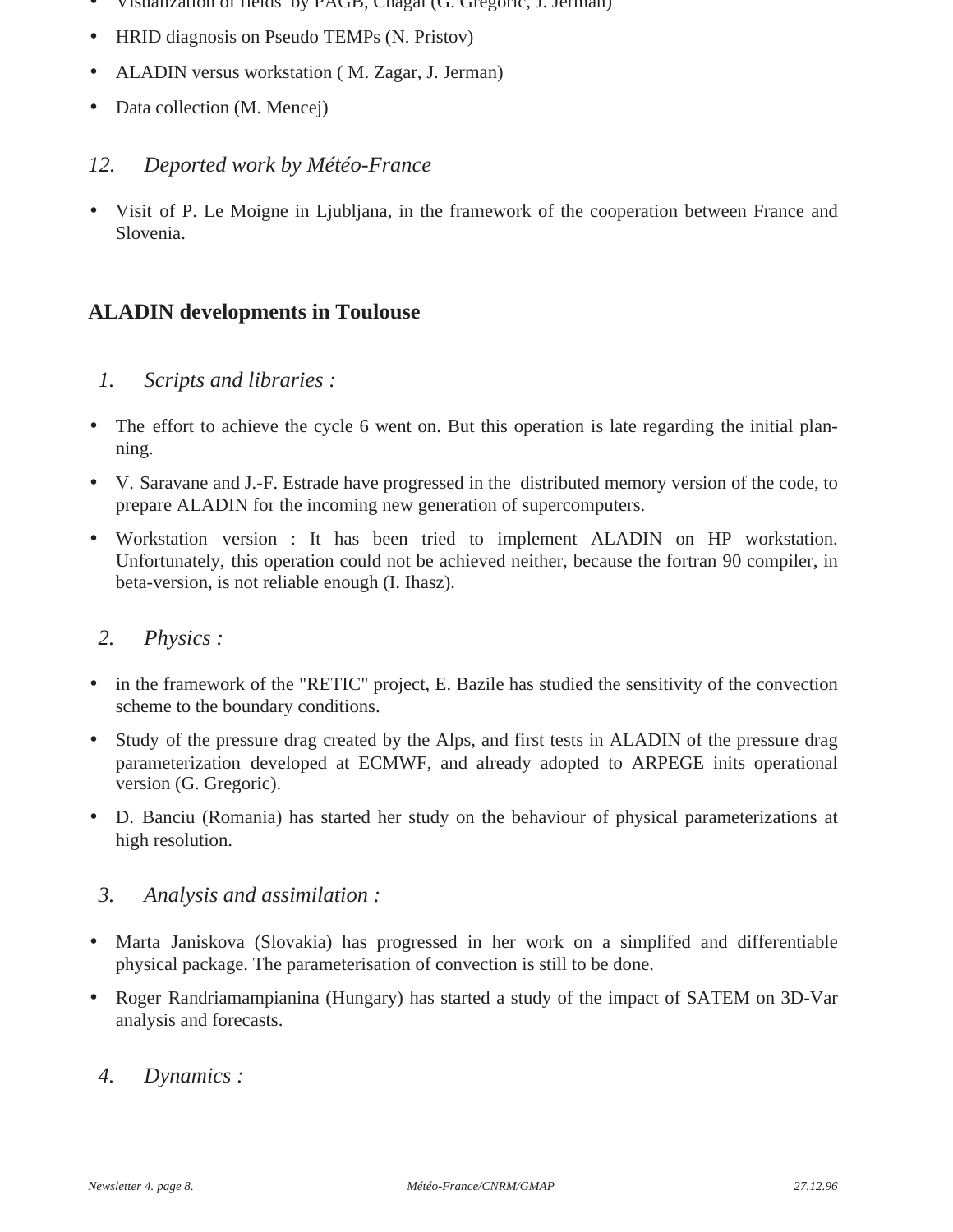- Filip Vana (Czech Republic) has started his study about kinetic energy spectrum in a semi-Lagrangian model.
- Typhoon simulation : the mechanism allowing the simulation of a cyclon using in parallel ALADIN (high resolution advantages) and ARPEGE (global large scale influence) is still under development (work by P. Goolaup and F. Randrianavalona : Mastère of the ENM)
- Squall lines simulation : the first simulations show that ALADIN has a good behaviour in such situations (work by M. Camara : Mastère of the ENM)

#### *5. Other topics :*

• Duties as TTL (Toulouse Team Leader) of RC-LACE by R. Bubnova, as OTTM (Other Toulouse Team Member) of RC-LACE by G. Radnoti, and as PSO (Project Scientific Officer) of RC-LACE (A. Horanyi)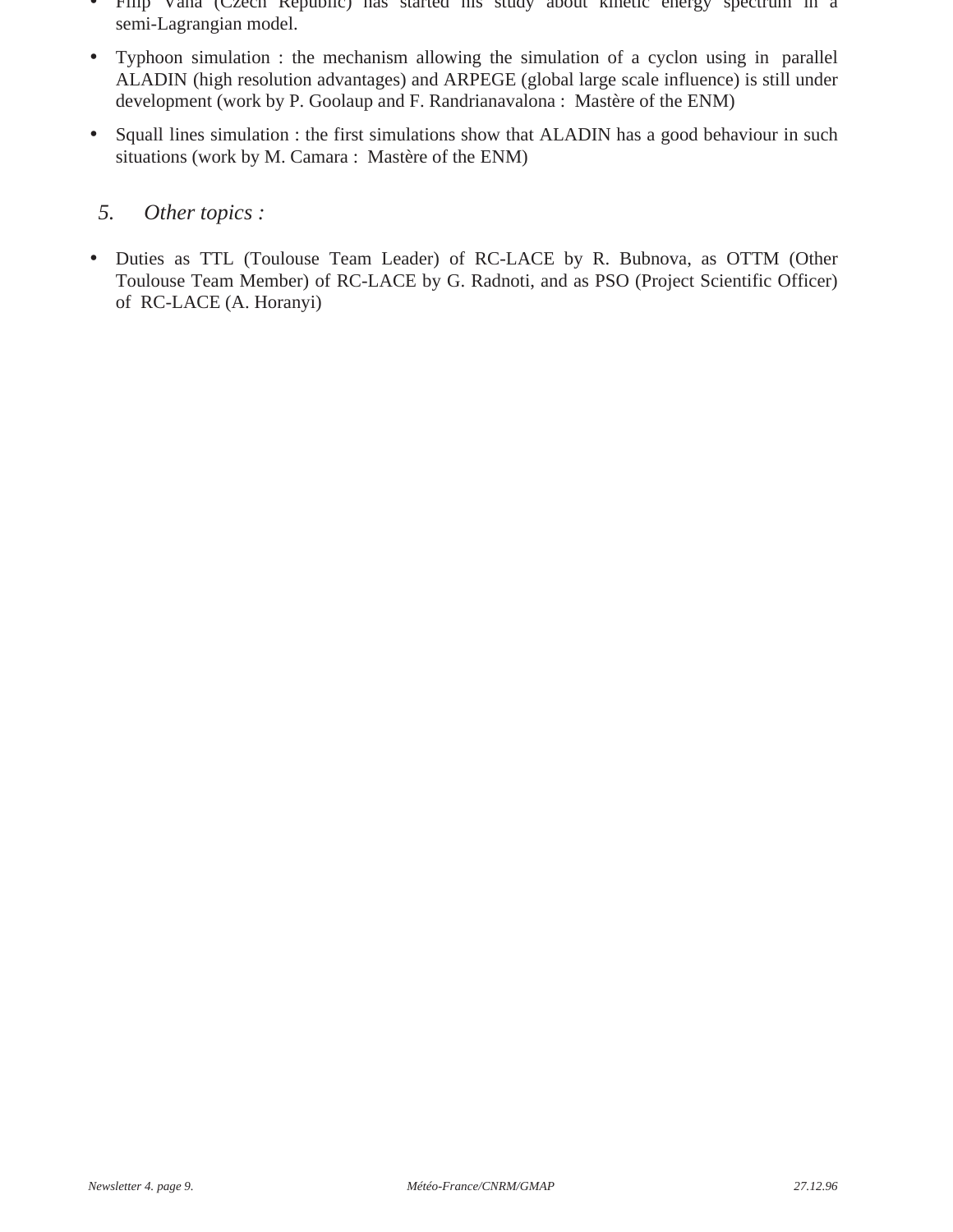#### **Annexes :**

*Figure 1*

# **Total Participation in the ALADIN project Breakdown of the men.months by countries**



Updated on 30-SEP-96 (Toulouse) and 30-JUN-96 (Outside)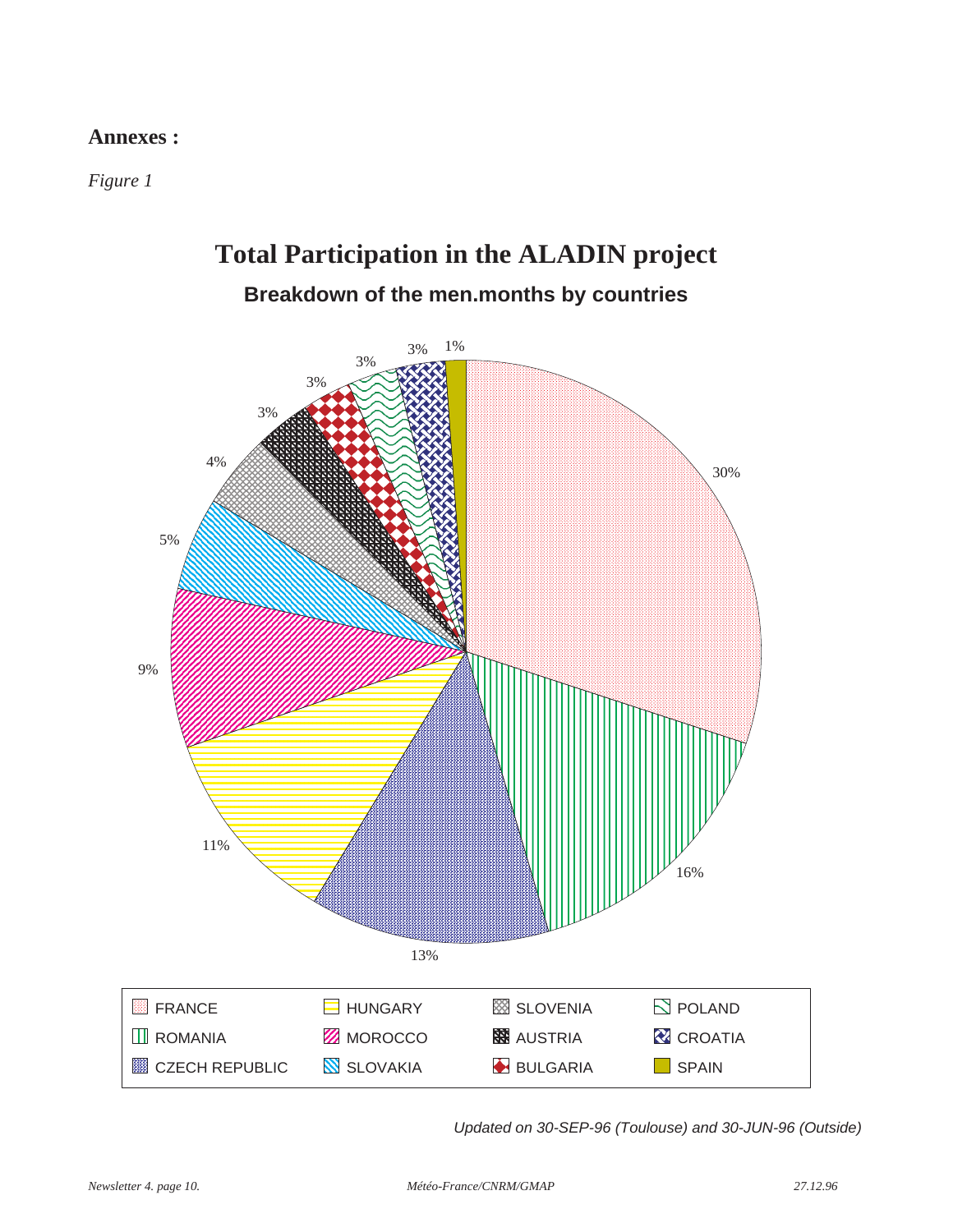#### 1% 1% 2% 2% 2% 3% 5% 6% 6% 7% **Participation in the ALADIN project since the last quarter of 1995 Breakdown of the men.months by countries (Toulouse/Deported)**

5%

6%



Between 30-SEP-95 and 30-JUN-96

5%

5%

6%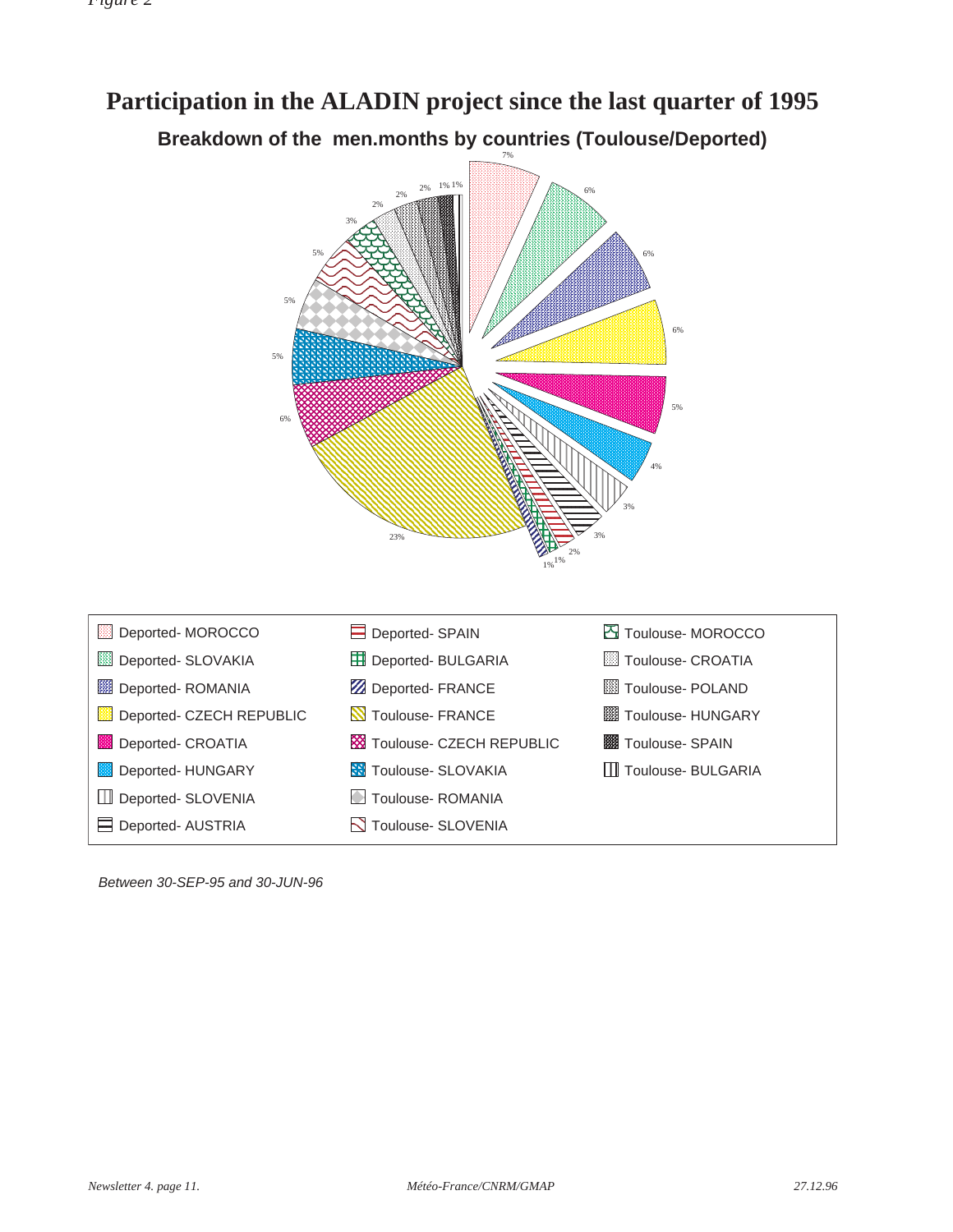# **Total Participation in the ALADIN Project**

# **Breakdown of the men.months by countries**



Updated on 960930 (Toulouse) and 960630 (Deported)